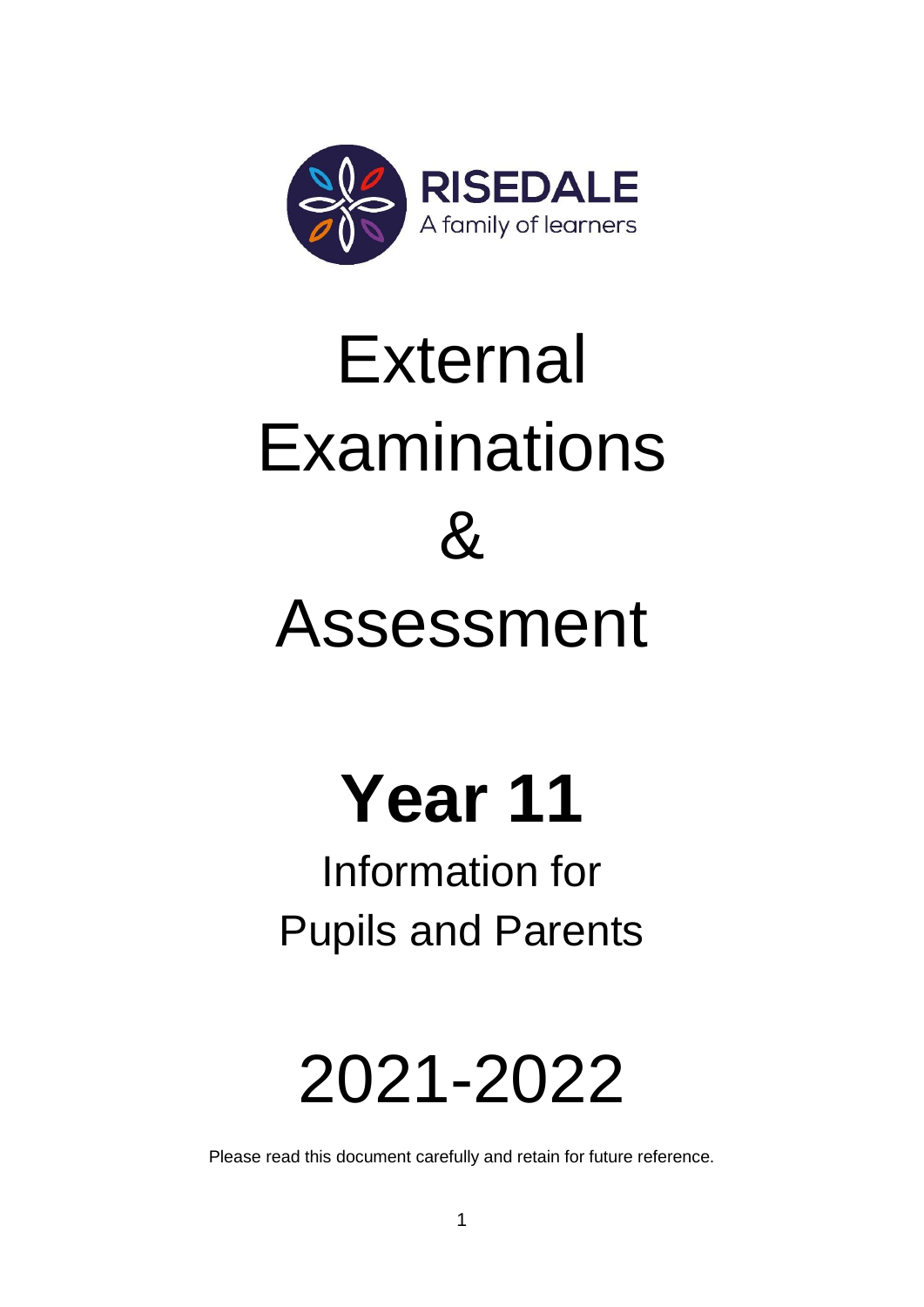# **CONTENTS**

|    | 1. Introduction                                                  | 3  |
|----|------------------------------------------------------------------|----|
|    | 2. General Information about GCSEs and Vocational Qualifications | 4  |
|    | 3. Examination Guidance for Candidates                           | 5  |
| 4. | <b>Results and Post-Results</b>                                  | 10 |
|    | 4.1 Results Day                                                  | 10 |
|    | <b>4.2 Post-Results Services</b>                                 | 10 |
|    | <b>4.3 Examination Certificates</b>                              | 12 |
| 5. | <b>Appeals</b>                                                   | 13 |
|    | 5.1 Appeals against Internal Assessment of Work                  | 13 |
|    | 5.2 Appeals Relating to Post-results services                    | 13 |
|    | 5.3 Appeals Following the Outcome of an Enquiry about Results    | 13 |
|    | 6. Use of Calculators in Examinations                            | 14 |
| 7. | <b>Malpractice</b>                                               | 15 |
|    | 8. JCQ Notices for Candidates                                    | 17 |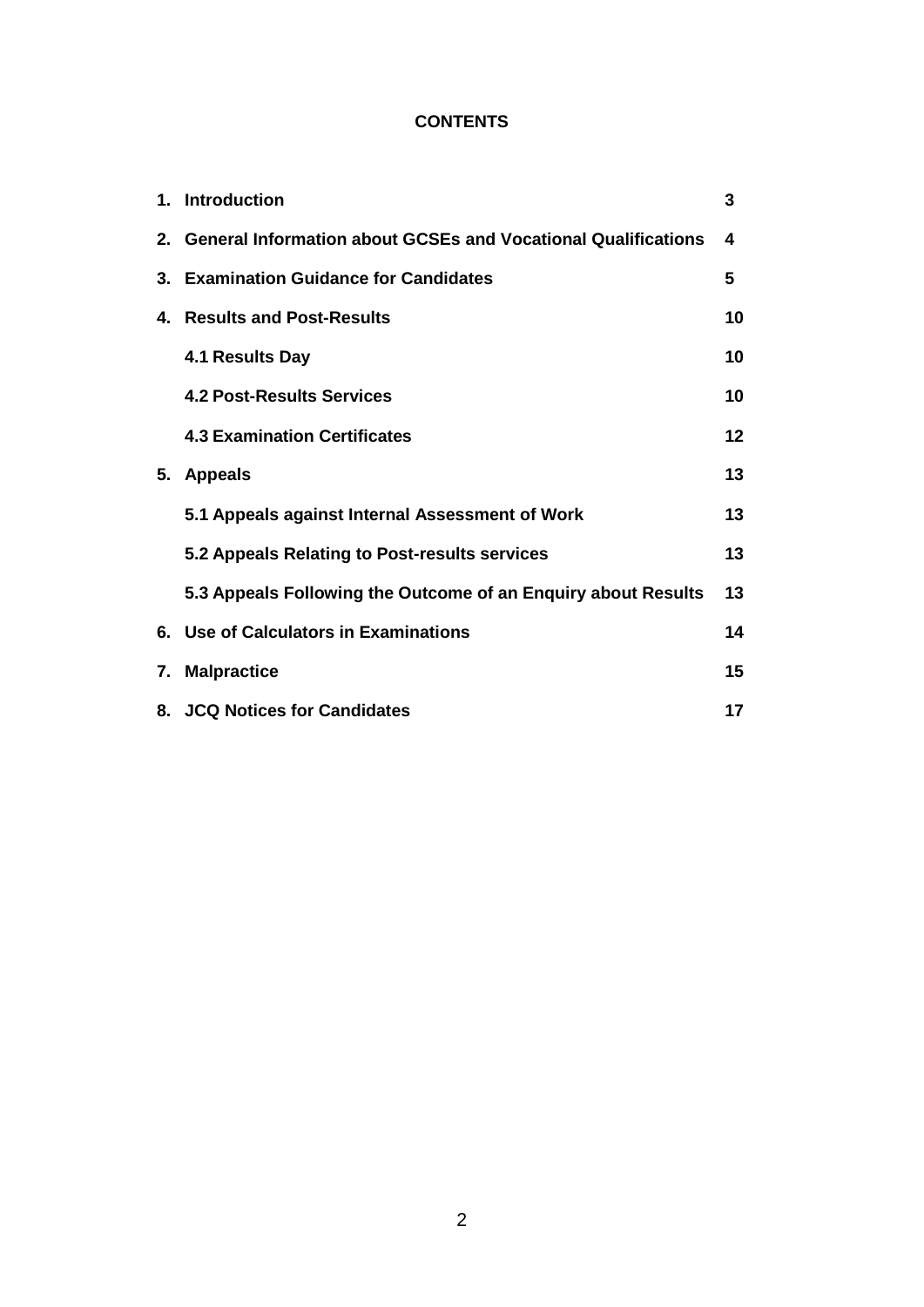# **1. Introduction**

This booklet is an important document; it outlines the procedures/arrangements for pupils taking external examinations and completing non-examination assessments in Year 11. An electronic copy will be sent to every pupil and parent. Paper copies will be available on request and copies will also be displayed in form rooms.

At Risedale, our aim is to make the examination experience as stress-free and successful as possible for all pupils.

Pupils and parents are asked to read the handbook carefully so that they are aware of the examination regulations and the procedures to follow in the event of any problems occurring.

The awarding bodies (examination boards) set down strict criteria for the conduct of examinations and we are required to follow them precisely. You should pay particular attention to the Joint Council for Qualifications (JCQ) notices listed at the end of this handbook, which will also be sent to you electronically.

Year 11 assemblies will take place to ensure that we remind pupils about the key information for sitting examinations.

#### **Pre Public Examinations (PPEs)**

As part of the examination preparation process, pre public examinations take place for all subjects in December of Year 11. Depending on the circumstances, further exams may also take place.

The PPEs are held under formal examination conditions and it is important that they are taken seriously. They are an important tool to check progress and the results are used to identify any areas of work that need more input, any ways in which further support can be offered and also to make decisions about entry levels for the final examinations.

PPE results will be reported to pupils and parents. Absence from a component of the PPEs will results in no marks for that component, as would occur if a pupil were absent from an examination in summer 2022.

#### **Further Information**

Further detailed information about the national examination rules and regulations can be found on the website for the Joint Council for Qualifications (JCQ) at www.jcq.org.uk.

If you or your parents have any questions or need help or advice regarding examinations at Risedale School at any time before, during or after the examinations please contact the Examinations Officer.

#### **Documents**

If you require a copy of the following documents

- **Examination Policy**
- **Internal Appeals Relating to External Qualifications Policy**

please contact the Examinations Officer.

| Name:                | Mrs Julie Tonkin                                                    |
|----------------------|---------------------------------------------------------------------|
| Address:             | Risedale School<br>Hipswell<br><b>Catterick Garrison</b><br>DL9 4BD |
| Telephone:<br>Email: | 01748 833501 ext 414<br>tonkin.j@risedale.org.uk                    |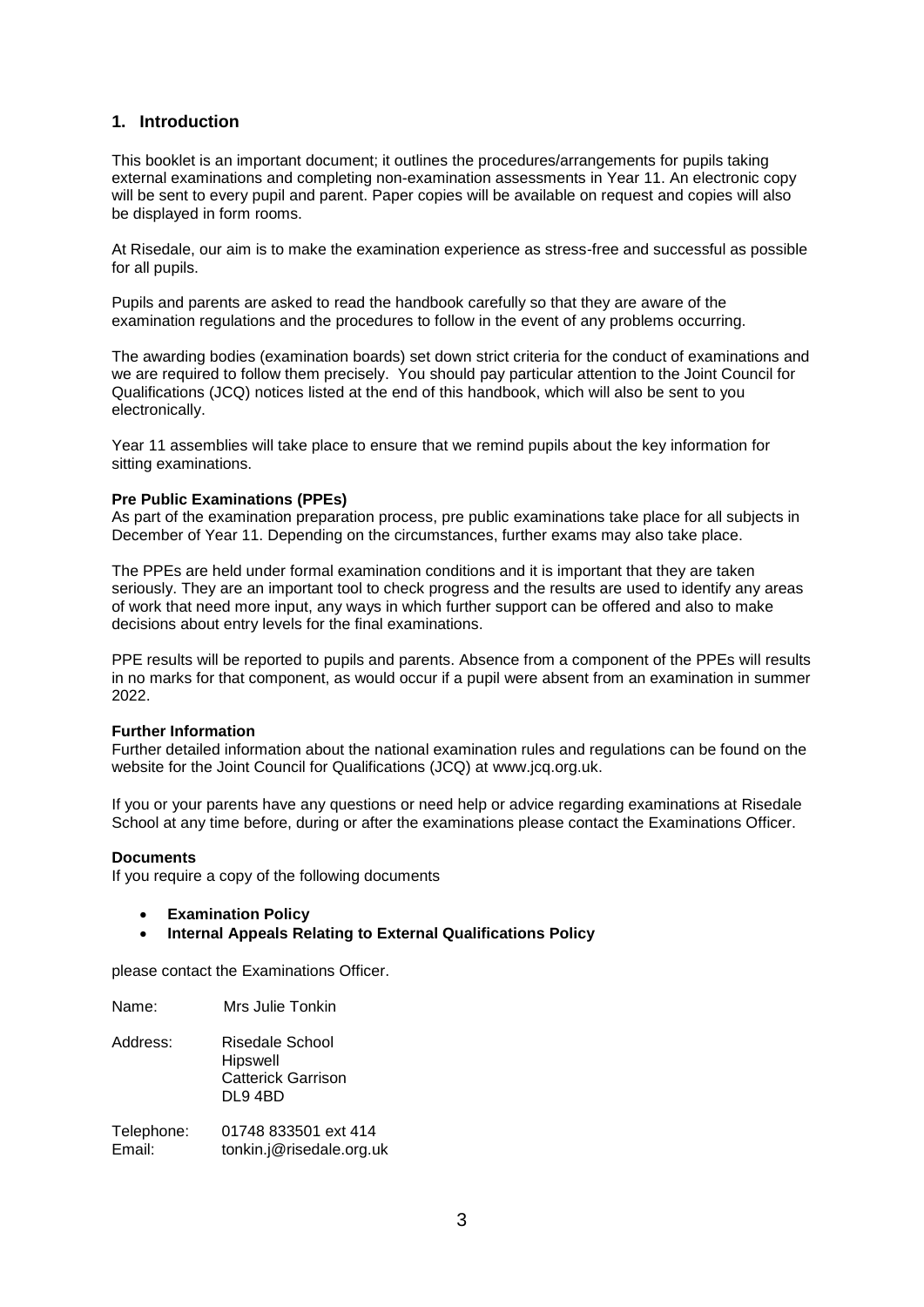# **2. General Information about GCSEs and equivalent qualifications**

The final grade for most GCSEs and equivalent vocational qualifications is determined from the marks achieved across all units, which may be external examinations or non-examination assessments (NEA). Pupils will be taking external examinations in summer 2022. They may also have nonexamination assessments to submit which are administered by subject teachers.

For vocational subjects, examinations may take place at other times of the year e.g. BTEC in Sport, Engineering. For some subjects there are practical examinations, which form part of the nonexamination assessment e.g. Art, Drama, Food Preparation and Nutrition, English Speaking, French and German Speaking.

# **External Examinations**

The written GCSE examination papers are set by awarding bodies (examination boards), such as AQA, OCR, Pearson (Edexcel) and WJEC Eduqas and **can only be taken on the days/time that they are timetabled**. This is to ensure that everyone in the country who is sitting a particular written GCSE examination does so at the same time.

It is important that pupils are not absent from school during the examination periods.

A contingency day, Wednesday 29<sup>th</sup> June, has been agreed by the JCQ and the awarding bodies in case of any national or local disruption which may require an examination to be rescheduled. Any examination may be rescheduled within the examination season. Therefore, regardless of when a pupil's final timetabled examination takes place, all pupils **must be available up to and including Wednesday 29th June**.

# **Marking of External Examinations**

As soon as an examination has been completed the scripts are sent off, either directly to an external examiner (marker) or to the awarding body, where they are scanned and marked electronically by examiners. No member of school or examination support staff sees or marks the scripts.

# **Non-Examination Assessments (NEA)**

Non-examination assessments are work completed internally which forms part of the final GCSE or equivalent qualification result. There are various levels of control and supervision for the setting, completion and marking of the work, to ensure that all pupils nationally get an equal opportunity to demonstrate their own work and skills. Supervision can vary from normal classroom working, for example in art and technology, to more formal examination conditions. Subject teachers will make pupils aware of when and where their non-examination assessments will take place and tell them what the conditions are – this might include banning access to the internet and mobile phones. Sometimes we may not be able to repeat a scheduled assessment because it involves a group of pupils, or it may be difficult to rearrange without disrupting other subjects, so pupils must not be absent from school during term time.

# **Marking and Moderation of Non-Examination Assessments**

Teaching staff mark NEA work and the awarding bodies then moderate the work. Teachers only give the work a raw mark, which we must submit to the awarding body by a specified deadline. Teachers are not able to give pupils a grade for the work as raw grade boundaries change each season; the awarding bodies determine the definitive grades after they have reviewed the work of all pupils nationally. Teaching staff only know what the actual grades are when the final examination results have been released. In addition, when we have submitted the marks, samples of nonexamination assessments are moderated (checked) by an external examiner (moderator) from the awarding body and they may decide to adjust the marks for the whole cohort up or down if they do not agree with the original marking by the teacher.

Teachers must share the raw marks with pupils before we submit them to the awarding body (but will not be able to provide grades). If you then have any concerns about the procedures used in the marking of the work, then please contact the Examinations Officer for details of the appeals procedure (see 5.1).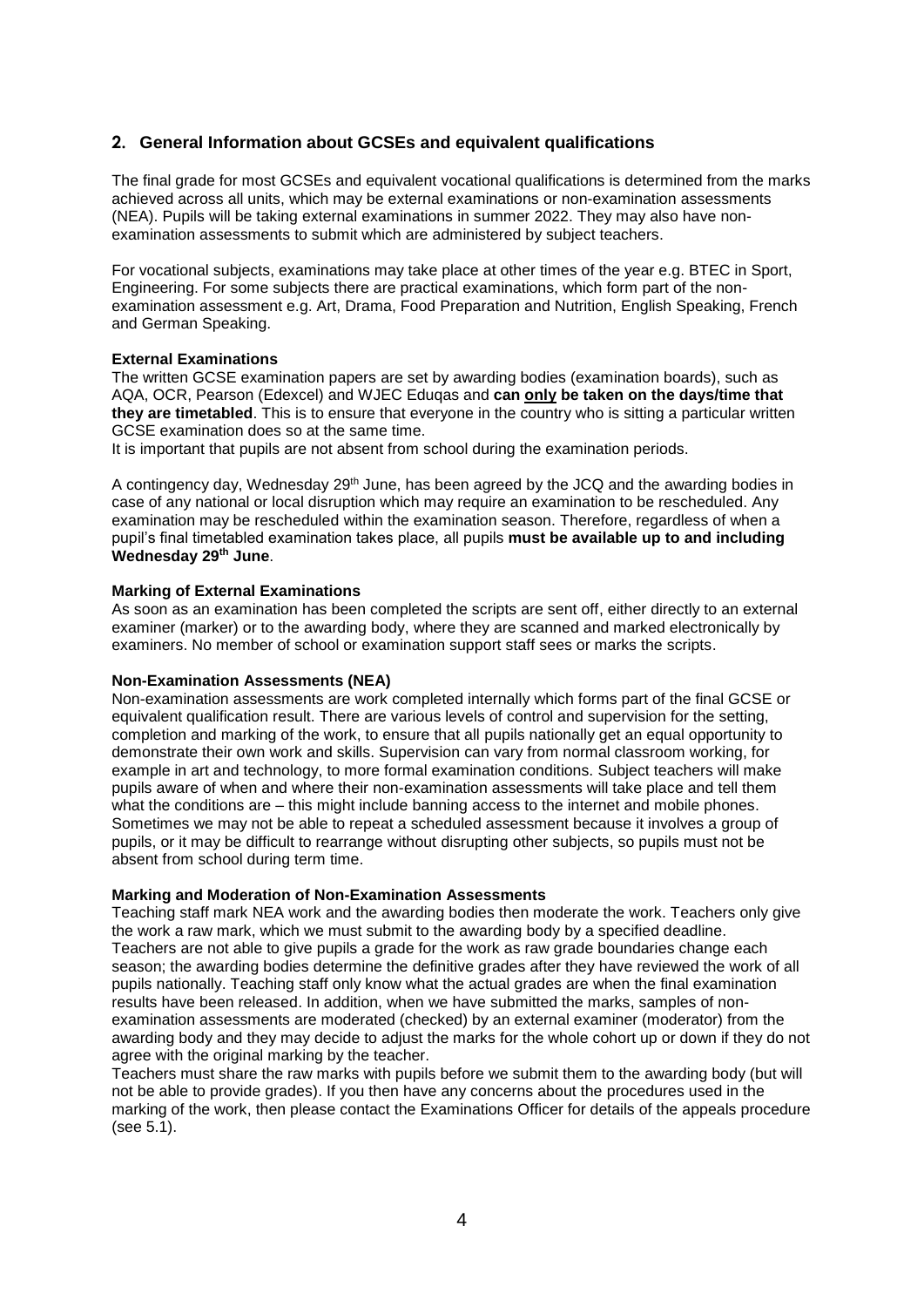# **On-Screen Examinations**

Some assessments may be completed on a computer. The same examination rules and regulations apply to these as to written examinations or assessments.

#### **Awarding of Grades for GCSEs and Other Qualifications**

For all qualifications, the final grade is made up of the marks from all the individual units, both examinations and non-examination assessments.

In summer 2022 all GCSEs will be the new linear examinations for which pupils will be awarded a grade from 9 to 1 (except Combined Science, which will be a double grade e.g. 5-5). The final grade only will be reported.

For the BTEC in Sport qualification, grades such as Level 2 Distinction\*, Level 2 Merit and Level 1 Pass are used. Engineering, which is also a vocational qualification, uses a similar set of grades.

#### **GCSE and Vocational Qualifications – Differences**

Most of the information for GCSEs and vocational qualifications is the same and this handbook applies equally to all of the qualifications we offer. If there are any differences in the information, guidance, rules and regulations for specific qualifications we will let you know.

We offer GCSEs from AQA, OCR, Pearson Edexcel and WJEC Eduqas and vocational qualifications from OCR, Pearson Edexcel and NCFE. Some additional qualifications may also be studied.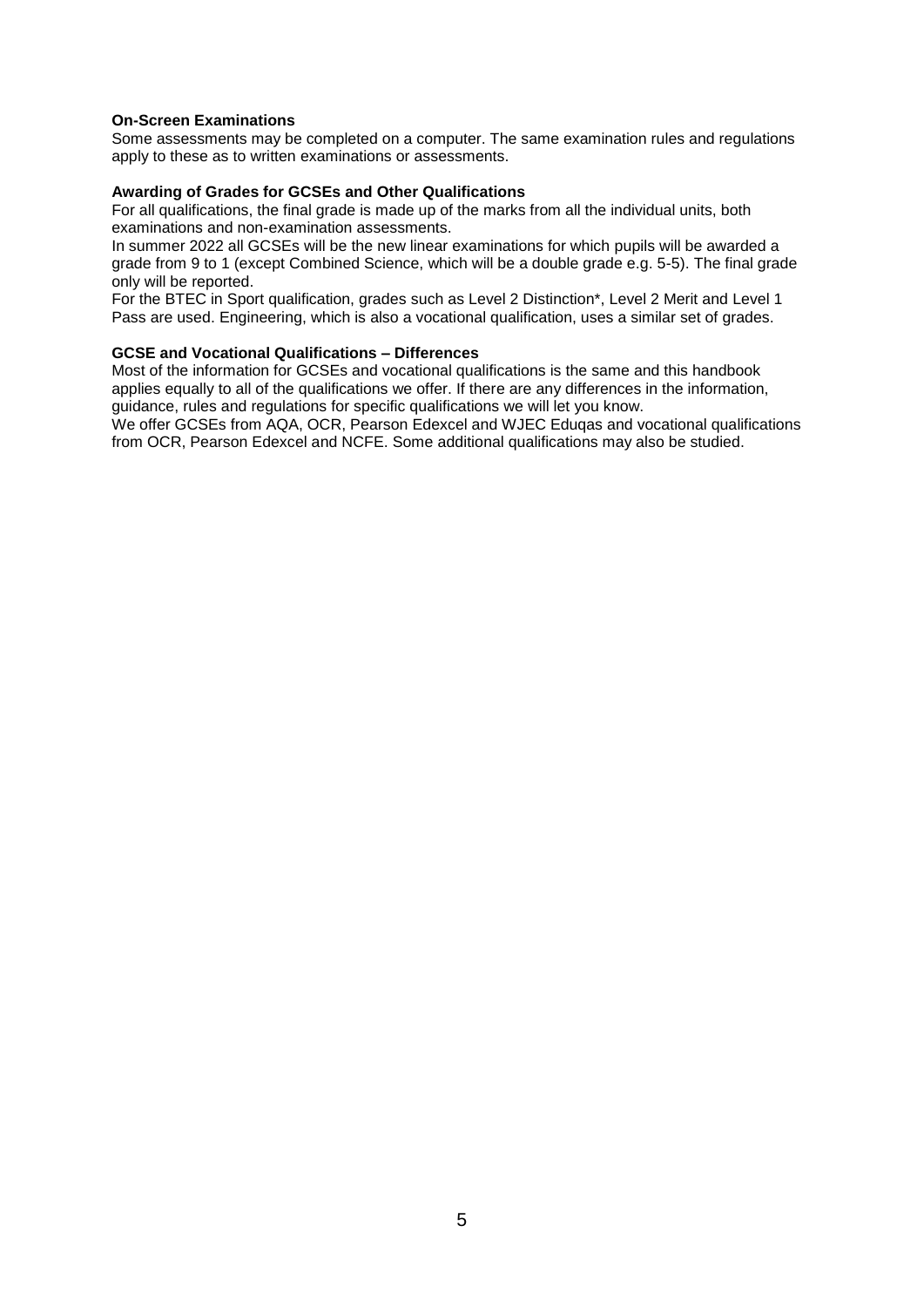# **3. Examination Guidance for Pupils**

#### **If you have any problems or queries about the arrangements for your examination(s) please contact the Examinations Officer (Mrs Tonkin) in the Examinations Office.**

#### **Your examination timetable**

A summary timetable for all the summer 2022 GCSE examinations relevant to Risedale is available on the school website.

Soon after the examination entries have been made (late February) an individual timetable listing all the examinations you will be sitting will be given to you. It will tell you which examination is on which day, whether it is in the morning or afternoon and the length of the examination. You must check your timetable carefully to be sure we have entered you for the right examinations. Ask your subject teachers if you are not sure. If you have any other queries, please see the Examinations Officer.

We may also issue you with a statement of entry showing all the units you have been entered for (which would include NEA as well as written papers).

You should check that the name shown on these printouts is your correct legal name, as you would it like to appear on your certificates, and also that your date of birth is accurate. If you have any concerns about the name which has been used for your examination entries which and will appear on your certificates, please speak to the Examinations Officer.

Nearer to the time of the examinations we will give you another copy of your timetable with room and seating information. This copy may also have specific examination starting times for you.

#### **Can I sit my examination at another time?**

The dates and times of all the written examinations are set nationally and you can therefore **only** sit them at those times. Please make sure that you do not make any appointments, medical or otherwise, for the examination period.

#### **What happens if I have 2 examinations in the same session?**

If you have two examinations in the same session (AM or PM) this is called a clash and will be resolved on your personal timetable. This means you will take one of the examinations earlier or later than other candidates who are sitting the same examination.

To ensure that the examination is fair to everyone, the JCQ regulations require us to keep you apart from the other candidates, have no access to your mobile phone or the internet and remain supervised until you have completed both examinations.

If this situation applies to you, we will give you more detailed instructions nearer the time.

If you have three or more examinations in one day and the total length of time exceeds five and a half hours, one examination, at the discretion of the school, may be rescheduled to the following day. The JCQ guidelines above apply for overnight supervision as well. Again, if this situation should apply to you, we will give you more detailed information nearer the time.

# **Which room will I be in?**

Before the examination season starts, we will give you an updated timetable indicating which room you are in and your seat for each examination.

At least a day before each examination a final list, with all candidate names and the room they will be in, will be put on the examinations notice board near the Hall. You should check these lists in case there have been any last minute changes. The lists are also sent to subject teachers and form tutors. Seating plans for all rooms will also be displayed outside the main examination room prior to each examination.

#### **What time are the examinations?**

Morning examinations will usually start at 09:00am and afternoon examinations at 13:15pm. The actual times will depend on the length of the examinations as we try to ensure that they finish before morning break or before the end of the school day for afternoon sessions. We cannot guarantee this.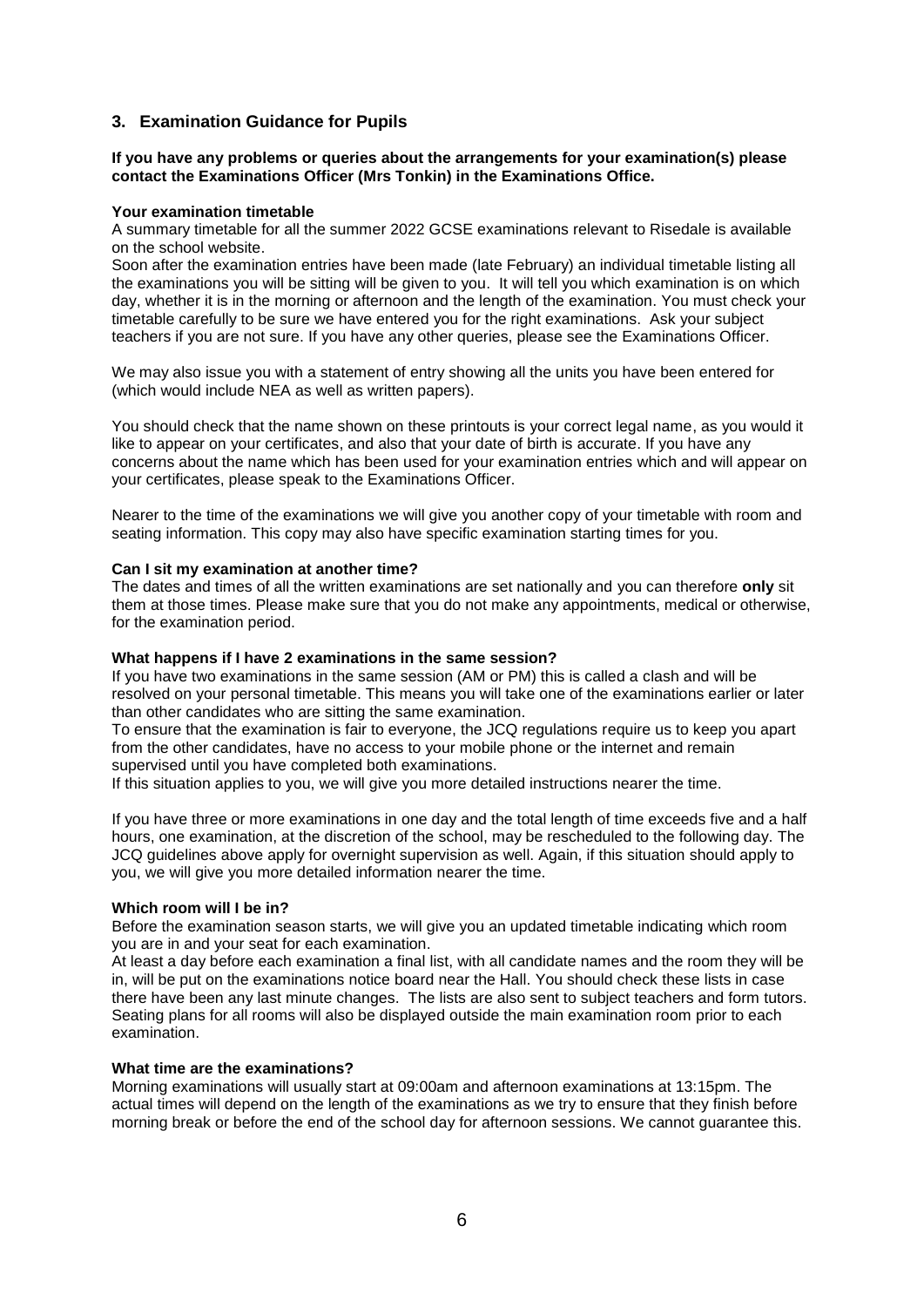If you might finish your examination after the end of the school day, perhaps because you are entitled to extra time, we will help to arrange transport home, if necessary. Please do not rush to finish examinations because of any concern about missing break times or the buses.

#### **Revision/warm-up sessions**

The school may offer revision sessions in the lead up to the examinations. Detailed information will be provided nearer the time.

Such revision sessions may be concentrated sessions involving several lessons, or, on the day of the examination, just a short session to get you thinking about the subject of the examination you are taking.

#### **Who runs the examinations?**

All external examinations are supervised (invigilated) by people who are specially employed for this job and are not teachers at the school.

The invigilators are responsible for making sure that the examination is run according to the JCQ regulations. They are also there to ensure good behaviour from pupils, to answer any queries you may have and help you with any problems.

Pupils are expected to behave in a respectful manner towards the invigilators and follow their instructions at all times.

The invigilators are not allowed to help with any part of the examination, read any words or provide any explanation other than (re)reading the instructions on the front of the paper.

If you do need any help or support during an examination (e.g. a new pen, additional paper, you have a problem with a wobbly desk, you feel ill) please raise your hand fully so the invigilator can see it, then wait for someone to come and assist you.

#### **Uniform, Equipment, Food and Drink**

You must wear your full school uniform for all examinations.

Please bring your own equipment with you to examinations, such as pens, pencils, highlighters and calculators. These should be placed on your desk or be in a clear see-through bag/pencil case. This is so the invigilator will be able to check easily that you have nothing else on your desk that could be used to help you.

You must write in black ink, unless the instructions on the front of the question paper say otherwise.

You should not bring any food in to the examination room but you may bring a small clear plastic bottle of water, with no labels.

We may be able to make an exception to this for pupils with specific medical needs (e.g. diabetes) but you must arrange this in advance.

Make sure you leave any revision notes or other unauthorised materials (e.g. mobile phone, watch, smartwatch, iPod) in your bag. Please make sure mobile phones are switched off.

You must put any materials you plan to use during the examination on your desk. Your pockets **must** be empty.

#### **Start of the Examination**

If possible, leave all bags and coats in your locker; if they are brought to the gym they must be left in the changing rooms and in other examination rooms they must be left at the front of the room or wherever instructed by the invigilator.

Please make sure you arrive **at the examination room 10 minutes before the examination is due to start** and wait quietly outside. The invigilator will tell you when you can enter the room.

As soon as you enter the examination room you are under examination conditions and must obey the rules. This applies until after you have left the examination room. In particular, you must **not** communicate with any other candidate.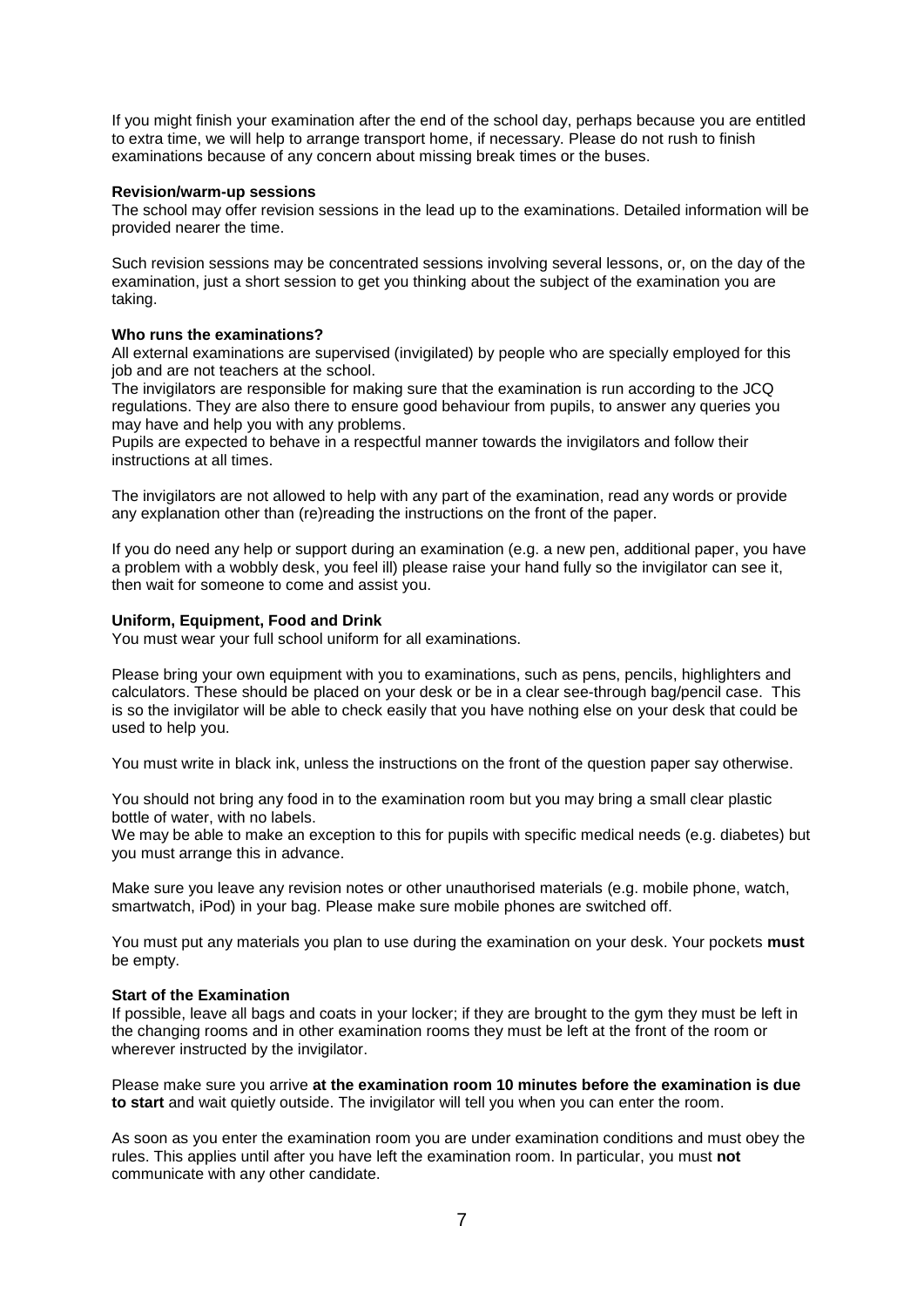Please ensure you sit in your allocated seat. Your desk will have a label showing your photograph, legal name, the centre number and your candidate number. Please ensure that this label remains face up as the invigilators will use these to assist in verifying your identity. You will need to write these details as printed on the front of your answer paper; **preferred names must not be used.**

#### **During the Examination**

Digital clocks are provided to help you manage the time you have for examinations and the start and finish times are displayed in the examination room. Please tell the invigilator at once if you cannot see a clock or the start and finish time information.

The invigilators are not allowed to give you any warnings about the time, how long to spend on a section or how much time is remaining generally. The only exception is that a warning will be given 5 minutes before the end of the examination.

If you have any questions or any problems, raise your hand fully to attract attention and ask an invigilator – they are there to help and support you.

You must only leave the examination room with permission and you must be accompanied. If you wish to use the toilet you may do so, although it is not encouraged and you will not be given any extra time to complete your examination.

If you are unwell or have some other reason for leaving the examination room, but remain accompanied at all times and are subsequently able to return and complete the examination, you may be allowed to have the time taken for the break added on to the end of your examination. The Examinations Officer must be advised of the situation and will make the decision.

If you are permitted to have rest breaks for medical reasons, then that time will always be given back to you.

It is your responsibility to write clearly and legibly in your examinations, to ensure that your work can be read and marked.

All rough work/notes must be made in the answer booklet as any written work completed during the examination must be send to the awarding body. Cross out (neatly) anything you do not want to be marked.

If you need additional answer booklets, please make sure you fill in the details on the front and number your answers clearly. You will be given instructions about how to attach these to your examination script.

If you feel unwell or become ill during an examination you **must** let an invigilator know and you **must** also see the Examinations Officer at the end of the examination. We may be able to notify the awarding body and request special consideration for you, however we **cannot** accept any claims of illness after you have left the examination.

#### **Mobile Phones/Watches/Smartwatches**

Ideally mobile phones/watches/smartwatches should not be taken to examinations, however if you do take one with you it must be switched off (not on vibrate), with any alarms deactivated and then left in your bag or handed to the invigilator. It must **NOT** be anywhere near you.

**Awarding bodies regard phones in examinations as an attempt to cheat and will always penalise a candidate reported to have one on their person, even if it is switched off.** The minimum sanction is to get zero marks for the examination.

#### **Calculators**

.

You are encouraged to bring your own calculator for examinations which state that they may be used. You are responsible for ensuring that your calculator meets the JCQ regulations (see 6.0).

School calculators, which are the same as those used in subject lessons, will be available.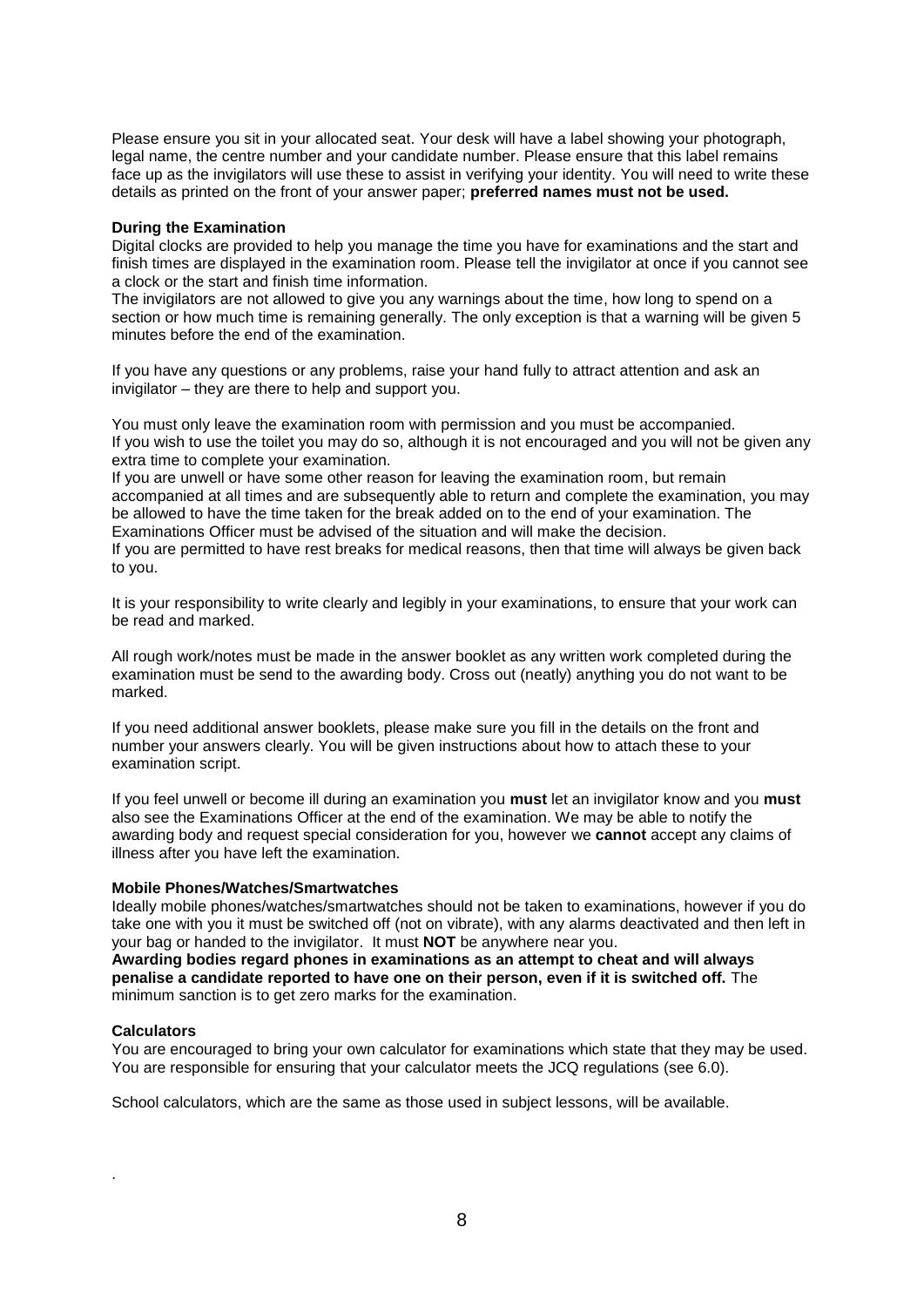#### **End of the Examination**

The school policy is that everyone must stay in the room until the normal finishing time for the examination in order not to disrupt other pupils or make other pupils feel under pressure to rush through the paper.

Pupils who are entitled to extra time must stay until the normal finishing time of the examination and are encouraged to use their extra time. However, they may be allowed to leave when they have used as much of their extra time as required.

If you finish early, you are advised to spend the time checking your work. You must remain seated in silence. You are under examination conditions until you have left the room at the end of the examination.

#### **What to do if you arrive late for an examination**

If you arrive at school late for an examination you must report to Reception immediately. They will contact the Examinations Officer who will meet you and escort you to your examination, making sure that you have had the appropriate briefing.

It is **your** responsibility to arrive on time for your examinations. Oversleeping, misreading the timetable or missing a bus are not considered acceptable reasons for being late or for missing an examination.

If you arrive very late for an examination (after 10am or 2:30pm) we will allow you to sit the examination but we will need to provide a detailed explanation of the circumstances to the awarding body. It is possible that the awarding body will refuse to accept your paper if we cannot provide evidence that the security of the examination has not been compromised. For this reason, if you are likely to be late, please contact the Examinations Officer as soon as possible and we will advise you what to do. This may involve ensuring that your mobile phone is switched off as early as possible and that you are supervised until you arrive at school. We will make sure that you have the full time allowed for the examination.

#### **What to do if you feel unwell or are ill on the day of an examination**

It is important that you attend all your examinations if at all possible, so it is vital that you telephone the Examinations Officer at the school as early as possible if you think you are too unwell to attend an examination. You will be advised as to what you need to do depending upon the circumstances. You may be asked to attend school and attempt the examination, attend school so that the Examinations Officer can confirm that you are not able to sit the examination, complete a self-certification form confirming the nature of your illness or possibly get a letter from your doctor to confirm that you were too ill to attend.

If you do attend an examination but feel disadvantaged due to illness or other circumstances on the day of the examination, please speak to the Examinations Officer. We may be able to make special arrangements for you on the day or request special consideration from the awarding body (although there is no guarantee it will be accepted). It is important, however, that we see you on the day of the examination so that we can assess the situation accurately.

#### **Other difficulties**

Sometimes pupils experience other personal difficulties (apart from illness) before or at the time of the examinations. If you have any concerns or difficulties, please speak to the Examinations Officer or your Head of Year who can talk to you about what arrangements we can make to support you during your examinations. We cannot do this after the examinations, however, so please make sure you get in touch as early as possible.

#### **What happens if you miss an examination?**

We can only apply for special consideration for absence from an examination in exceptional circumstances. If you miss an examination without a good (usually medical) reason, then it is likely that you will not receive any marks for that paper and possibly no result for that subject. In addition, the school will invoice you for the full cost of the examination entry. As soon as you know you are going to miss an examination you must get in touch with us to explain why.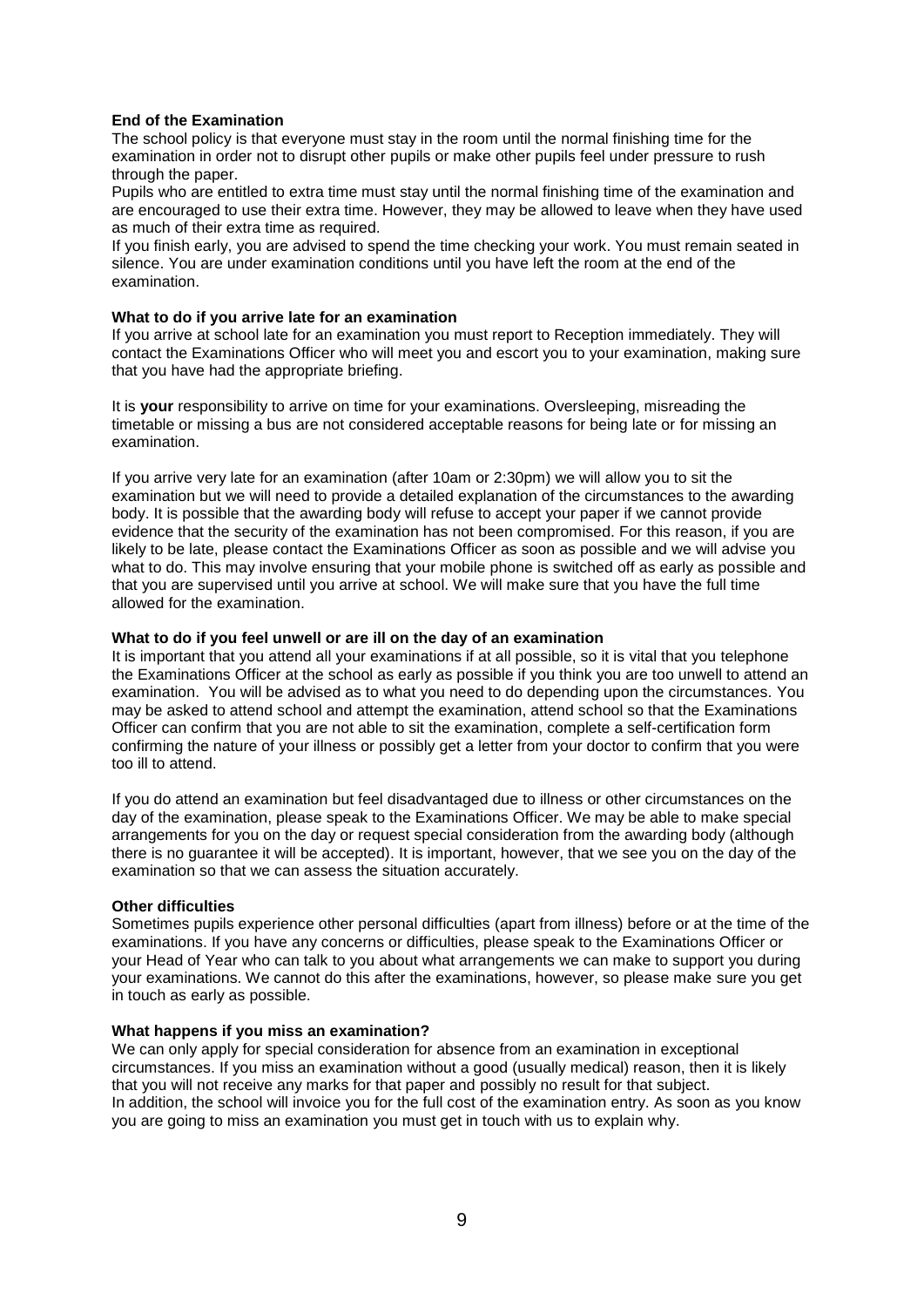#### **What happens in the event of an emergency in the examination room?**

In the event of the fire alarm sounding during an examination, you should remain silent and seated and wait for instructions from the invigilator.

If the room is to be evacuated you should leave the room quietly, leaving your examination paper on your desk and taking no possessions with you. You will be escorted to the Junior Yard to be registered. The invigilators will continue to supervise you and you will remain under examination conditions so you **must** not communicate with the other candidates. When possible, you will return to the examination room and complete the examination.

The circumstances will be reported to the awarding body so that they can take the disruption into account when marking the papers.

If any other incident occurs, you should again remain seated and silent and wait for instructions.

#### **Candidates with access arrangements**

If you have access arrangements of some kind for your examinations (e.g. a reader, extra time, a word processor, rest breaks, coloured papers) the SENCO and Examinations Officer will discuss this with you and advise you on how we will support you.

If your seat is in a smaller room and/or you have extra time, you will see this on your personalised timetable. Sometime your examinations may start earlier than for the majority of pupils to allow you to complete the examination, including any extra time, before the end of the school day. If necessary, we will arrange for you to have an early lunch break or we will help with transport arrangements home should an examination when you use extra time finish after the end of the school day.

Please be aware that access arrangements must be your normal way of working. If you do not make use of the arrangements awarded, we may take these away from you either for specific subjects or for all examinations.

If you are entitled to extra time, please consider how you can make use of this time. If you need any help with this before the examinations, please speak to your subject teachers. On the day of the examination, we will advise you to stay for the full duration of your extra time.

If you are permitted to use a word processor for your examinations, then a computer or laptop will be provided for you, which will be set up to meet JCQ requirements. The spelling and grammar check, predictive text and thesaurus will be disabled. This is to ensure that you can be allocated marks for spelling and grammar in relevant papers.

We will explain how to save your work and will encourage you to save it regularly.

The awarding bodies ask you to put a header or footer on all your work, containing the centre number, your name, your candidate number and the unit or paper number for the examination paper. The guidance advises use of a minimum of 12pt font and double spacing in order to assist examiners when marking. You must number each page (in the form 1 of n).

At the end of the examination, you will either print your work to a local printer or the invigilator will call the Examinations Officer to arrange for it to be printed elsewhere. You must verify that it is your work and add any of the above information if it is not on the printout before you leave the examination room.

#### **Suspected malpractice (cheating)**

Malpractice (cheating) is any act which is a breach of the JCQ regulations or which compromises an assessment or examination. It can occur during the preparation of non-examination assessments or during a written or online examination.

For non-examination assessments, the most common causes of malpractice are copying other people's work or allowing your work to be copied (all work submitted must be your own work) or posting written work or pictures of practical work on social media.

The most common causes of malpractice in the examination room are possession of a mobile phone or other unauthorised materials (e.g. watch, smartwatch, revision notes), communicating with another candidate or being disruptive.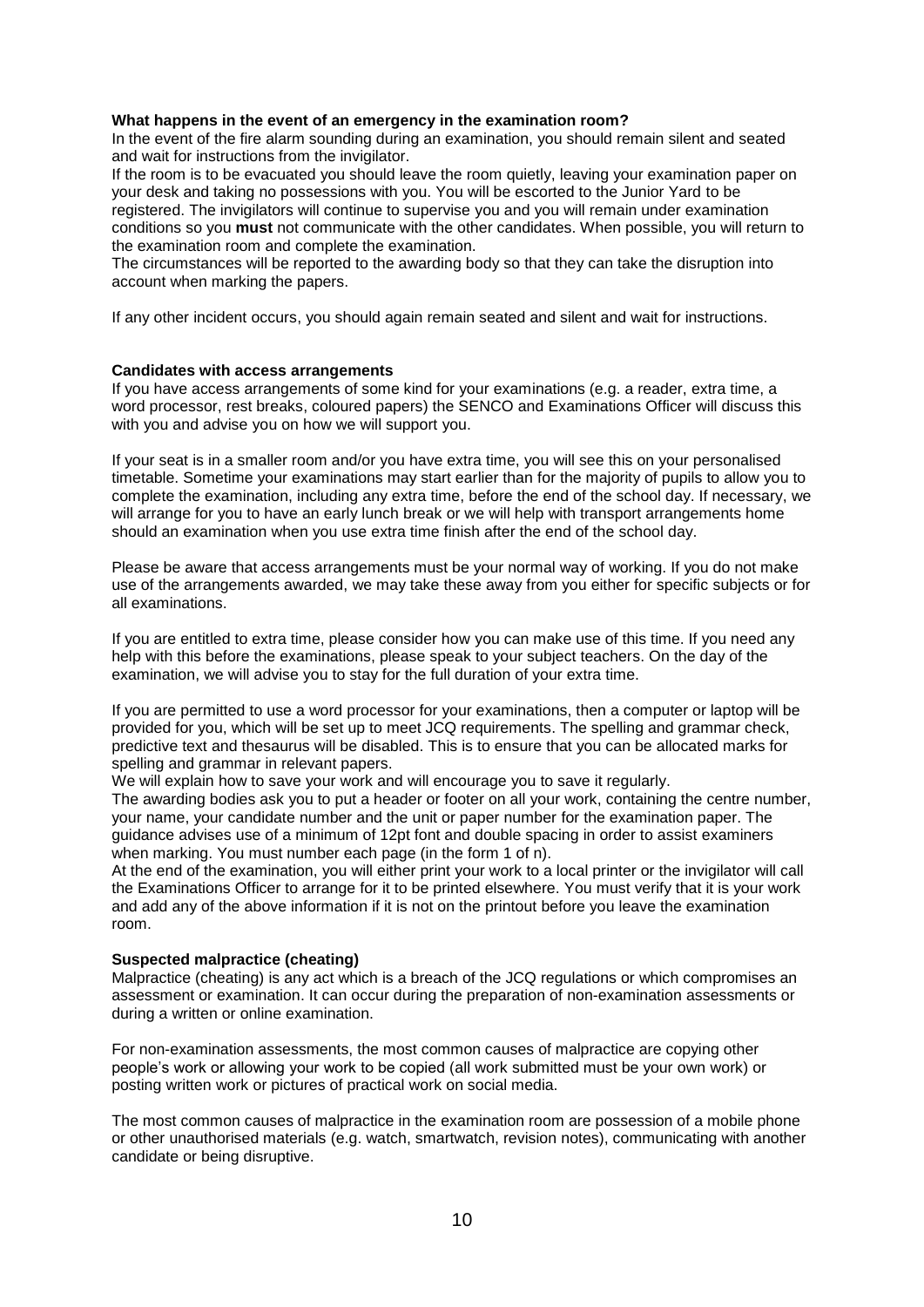Please be considerate of other candidates and do not disrupt the examination with poor behaviour or by attempting to make contact with another candidate.

Sit in silence if you are not working and do not turn around in your seat.

Repeated requests to access the toilets may be considered disruption to those around you, in particular pupils sitting near the exit.

The invigilators have a responsibility to identify possible cases of malpractice and we have a responsibility as a centre to report any such instances to the awarding body concerned. You can see details of the possible sanctions, which range from a warning to loss of marks to disqualification, in section 7 of this document.

#### **Availability of examination information**

General examination dates are shown on the school calendar, which is accessible from the school website [\(www.risedale.org.uk\)](http://www.risedale.org.uk/).

The Exam Information page of the school website also provides contact information, a copy of this handbook, examination timetables and other information.

Once entries have been made for examinations, Individual timetables are also available on MyChildAtSchool.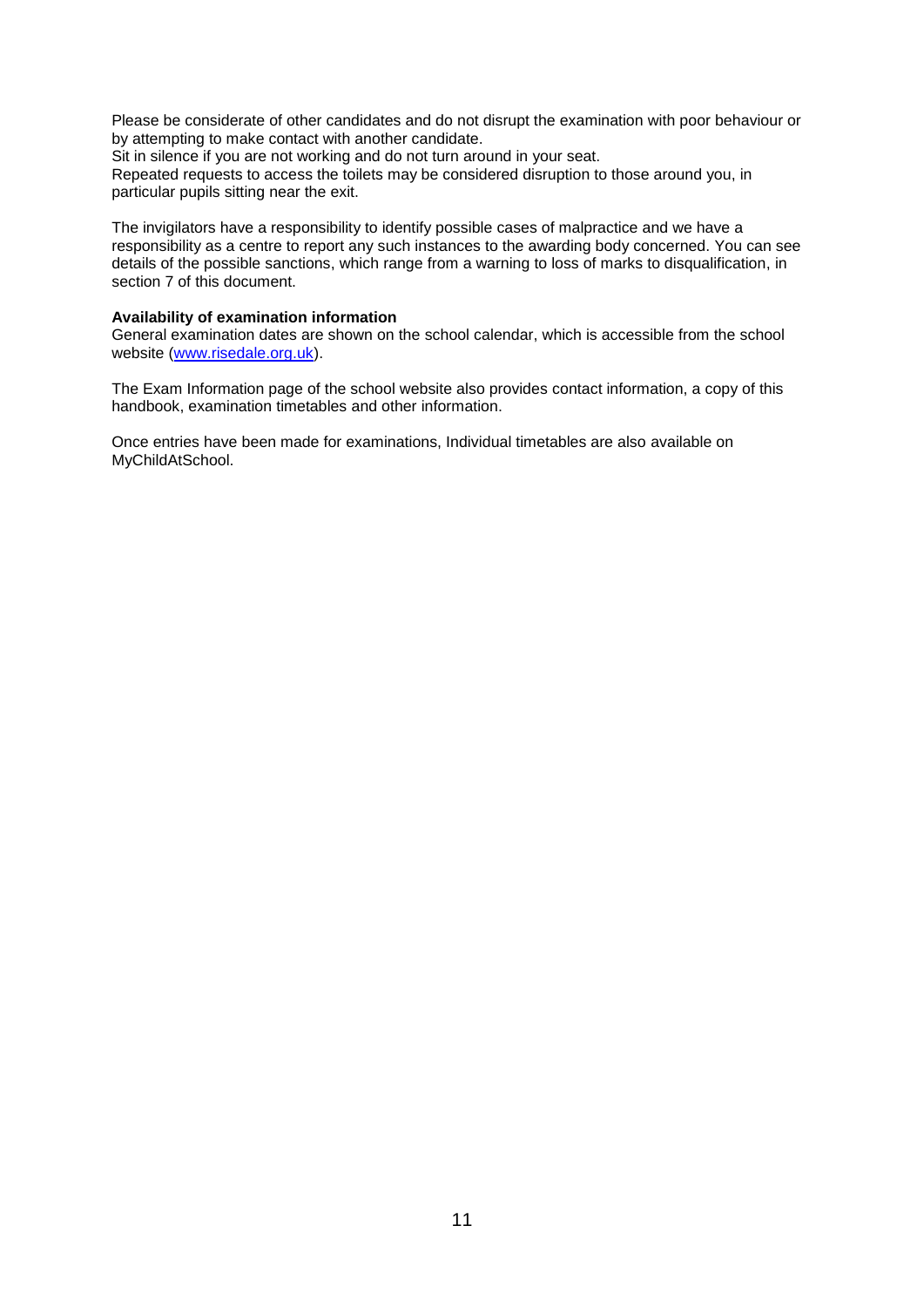# **4. Results and Post Results**

# **4.1 Results Day**

A printed copy of your provisional GCSE results will be available on Thursday 25 August 2022. This will be sufficient for registration at sixth-form colleges.

Generally, results may be collected from the Hall from 09.00 am onwards however we will confirm details nearer the time. We will ask you to sign to confirm that you have received your results.

Mr Yates, Deputy Headteacher (Outcomes) will be available in person on results day and by email after that, for any discussions about results, post results services (see below) and college applications.

If you are unable to come into school on results day, you can ask someone else to collect your results for you. You will need to give them a signed written note (which we will keep in school) stating that you give them your permission to collect your results. It must include the name of the person you are authorising to collect them and their relationship to you. The person collecting the results will need to provide proof of identity and sign to confirm that they have collected them. We will then give them your results in a sealed envelope.

If you do not collect your results by 4pm that day, they will be posted out first class to your home address. Please ensure that you notify the Examinations Officer of any change of address in advance.

We will **not** give out results over the telephone. If you cannot collect your results on the day and would like to provide a personal email address, we will endeavour, time permitting, to email your results to you on results day as well as posting them.

#### **4.2 Post-Results Services**

# **4.2.1 Services and fees**

The awarding bodies offer several post-results services: clerical re-check, review of marking, review of moderation and access to scripts for teaching and learning.

A clerical recheck relates to a check that the marks awarded for each question have been added up correctly.

A review of marking relates to the review of a paper by a more senior examiner in order to confirm that the marking criteria for the paper have been applied correctly. The paper itself is not remarked; as long as the marking is in tolerance the marks will not be adjusted. This can be requested for any paper or combination of papers for a subject.

A review of moderation relates to a review of the sample of non-examination assessment work submitted to the awarding body following internal marking by the school. The work of a single candidate cannot be reviewed independently, only the whole sample.

Access to a script may be requested to see how marking was applied or how questions were actually answered. These can be useful for the school to use in teaching and learning situations with other pupils.

It is important to note that reviews can lead to marks and grades staying the same, going up or even going down. For this reason, the candidate must give permission for any requests to be made. The likelihood of mark/grade changes will influence whether or not school would support a pupil/parent request.

Pupils must also give permission for school to request access to a script for teaching and learning purposes (e.g. as a model answer) and can request that the script be anonymised if permission is granted.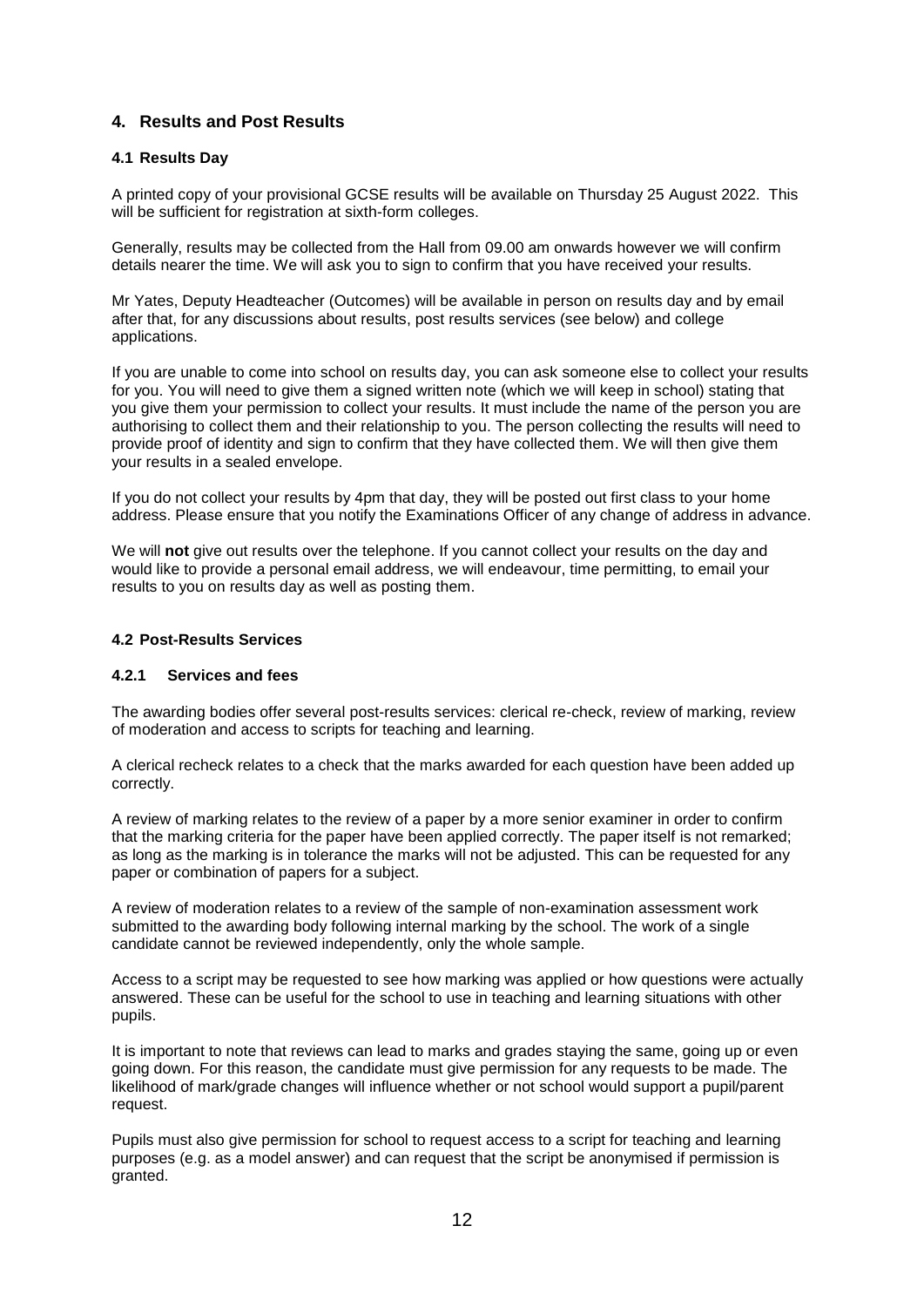We may only ask for your permission for any of these services after you have received your results. This may be before you leave after collecting your results.

The costs for each service are available from the Examinations Officer.

The deadline for enquiries about results is usually 21st September and for access to scripts 4th October.

#### **4.2.2 Enquiries requested by school**

Teaching staff at school will review all results and consider whether or not there is any merit in making any of these enquiries. If they believe that there has been an error in the marking for one or more pupils, they will ask the Examinations Officer to submit the relevant enquiry.

For a clerical re-check or review of marking, the pupil's permission is required as the marks, and therefore the grade, may go up, remain unchanged or go down. You will be asked to sign a form explaining this and giving your permission before the enquiry is submitted (either in person, by post or by email). The school will pay the relevant fees for any such enquiry.

If a teacher would like to request a copy of your script to use as an exemplar, to help with the teaching of other pupils, we will contact you and ask you to sign a form (in person, by post or email) giving your permission. The form will also ask if you would like your name and candidate number to be removed from the script. You have the right to refuse permission. The school will pay the relevant fees for copies of scripts they request.

We may only request your permission to submit an enquiry or access your scripts after you have received and viewed your results. To make the enquiries process easier, pupils will be given the opportunity, on results day, to complete forms giving your general permission for school to submit requests for reviews of marking and access to scripts. Pupils will be informed if, subsequently, enquiries are made. At the same time, with your permission, we will also collect a personal email address to make it easier to get in contact with you at a later date, either to request permission or to let you know the progress of any enquiry made. Although the relevant forms will be attached to any email sent out, permission received in writing by email is acceptable.

# **4.2.3 Enquiries requested by a pupil/parent**

Pupils/parents cannot make enquiries about results directly to an awarding body. If a pupil or parent is concerned about a mark or grade, this should be discussed with the subject teacher and Mr Yates or the Examinations Officer.

If the pupil would then like to request a review of marking, the post results service request form should be completed and submitted to the Examinations Officer. These forms will be available on results day or can be requested from the Examinations Officer subsequently.

If the school decides to support the request, the pupil will be asked to complete the permission form, the enquiry will be submitted and the school will pay any resulting fees.

If the school does not support the request, then the pupil/parent will be advised of the reason for this. The request can still be submitted, but the pupil/parent will be advised of possible costs (these are refunded should the enquiry result in a grade change) and will be required to pay those costs as well as signing the form to give permission before the enquiry is submitted.

If the pupil/parent wishes to appeal against the school's decision not to support the enquiry, then please contact the Examinations Officer for details of the appeals procedure (see 5.2).

#### **4.2.4 Outcome**

The school will contact the pupil directly to report the outcome of any enquiry, whether the school initiated it or the pupil/parent requested it.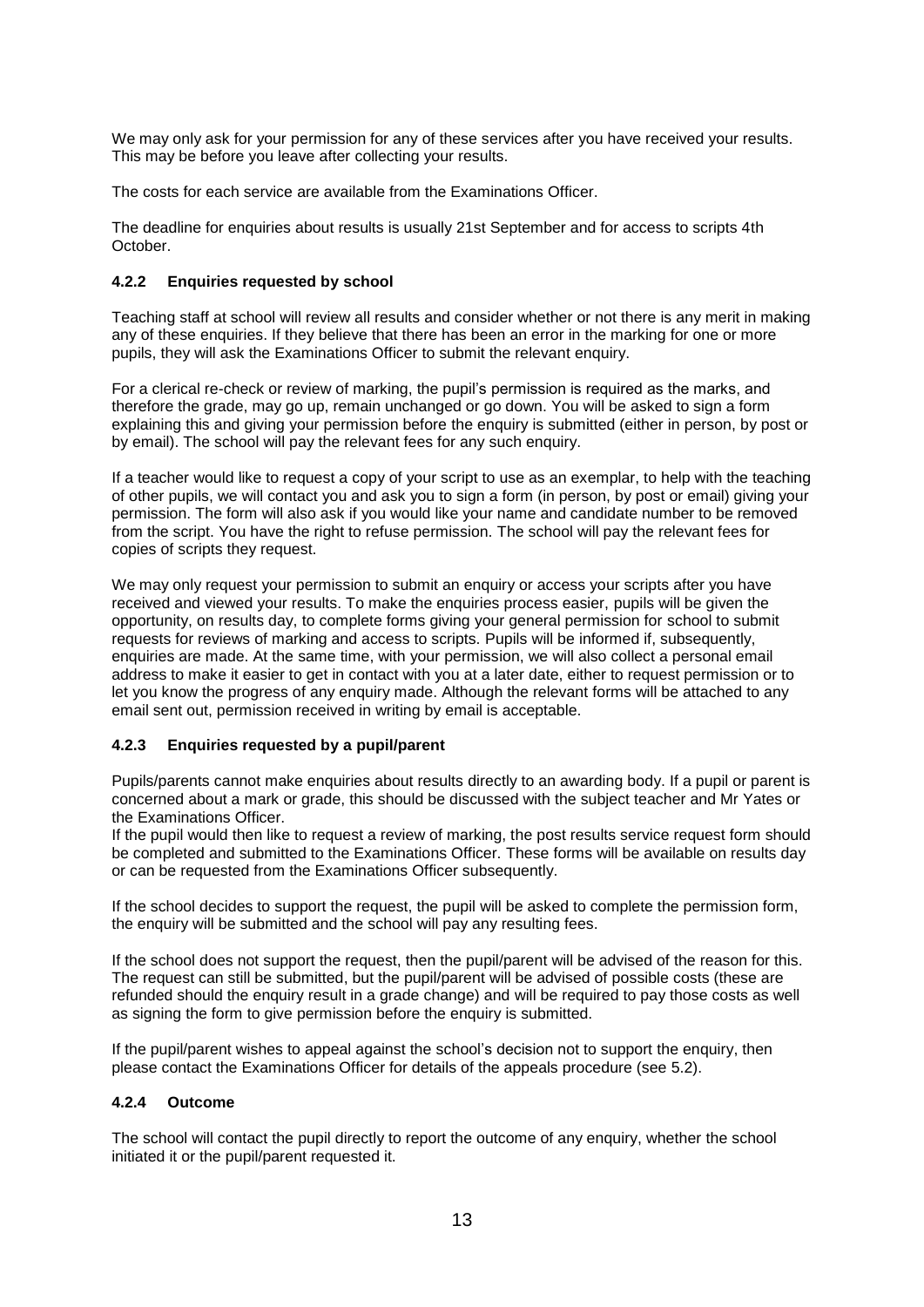If the pupil/parent is not satisfied with the outcome of an enquiry this must initially be discussed with the Examinations Officer. An appeal may be made to the awarding body, but only by the centre. If the centre finds no grounds for an appeal (which can only be on procedural grounds and not dissatisfaction with the outcome) and the pupil/parent is not in agreement with this decision, then they should contact the Examinations Officer for details of the school internal appeals procedure (see 5.3).

#### **4.3 Examination Certificates**

Examination certificates will usually arrive in school in early November. We will then check them and send out a letter to let you know when you can collect your certificates and art and/or design and technology work from school.

When you collect your certificates, you will be required to sign for them. If you cannot collect your certificates in person then you can ask someone else to collect them for you. You will need to provide a signed written note (which will be retained in school) stating that you give your permission for your certificates to be collected, together with the name of the person authorised to collect them and their relationship to you. The person collecting the certificates will need to provide proof of identity and sign to confirm that they have collected them. We will give them your certificates in a sealed envelope. The notification letter will have an example of an appropriate permission slip for you to use.

If you move house before this date, please let the Examinations Officer have your new address so that you can be notified or your certificates sent on to you.

If you do not collect your certificates, we will store them for at least one year.

Please take good care of your certificates as, apart from your electronic personal learning record (details provided with your certificates), they are the only legal proof you have of your qualifications.

If your certificates are lost or destroyed they can only be replaced by the Awarding Bodies on the payment of a fee and with proof of identity (Awarding Bodies will issue a "Certifying Statement of Results").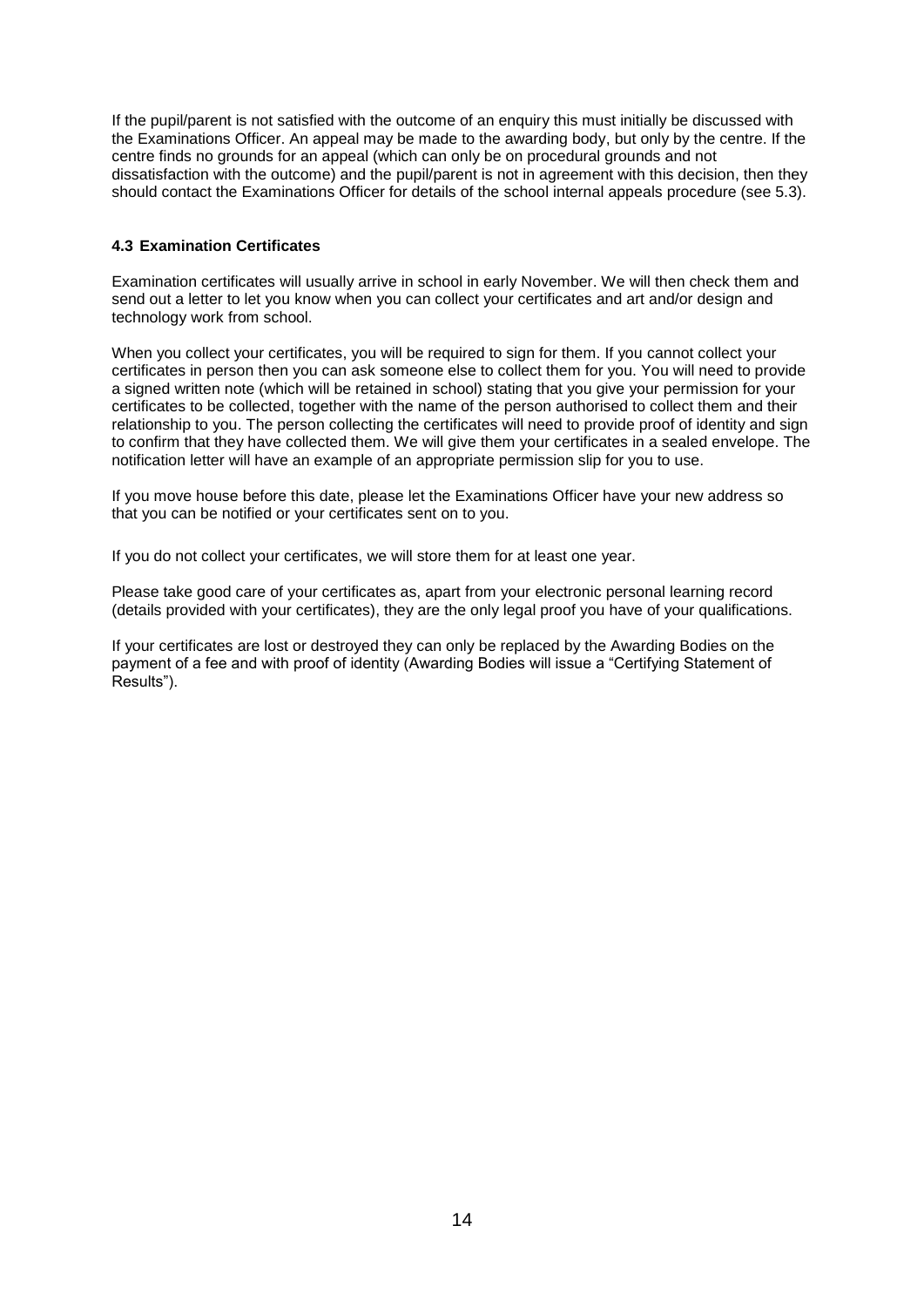# **5. Appeals**

# **5.1 Appeals against Internal Assessment of Work**

Some work, which contributes to your final examination grade, takes place in school and will be assessed internally e.g. non-examination assessments and BTEC coursework. The school is committed to ensuring that we carry out this process fairly, consistently and in accordance with the awarding body's specification and subject-specific associated documents for the qualification concerned. Work will be marked by staff who have appropriate knowledge, understanding and skill and who have been trained in this activity.

Marks will be given to you after the work has been completed and marked but before they are submitted to the awarding body. No grade will be given, as the mark boundaries are only determined after all the work has been marked and moderated nationally.

If, when you receive your marks, you feel the process may not have been carried out fairly in relation to your work you may request a review of the internal marking. You may request additional materials to help you decide what to do. The request must be made in writing to the Examinations Officer.

A copy of the appeals procedure (Internal appeals relating to external qualifications policy), which contains the appeal form, can be found on the school website or obtained from the Examinations Office. A copy of the BTEC appeals procedure can be obtained from the PE department. Please note this is only an appeal against the process and not the actual mark.

#### **5.2 Appeals Relating to Post Results Services**

If a pupil/parent wishes to appeal against a school decision not to support their request for a postresults service enquiry, then they should contact the Examinations Office for a copy of the appeals procedure (Internal appeals relating to external qualifications policy).

#### **5.3 Appeals Following the Outcome of an Enquiry about Results**

If a pupil/parent wishes to appeal against a school decision not to support an appeal about the outcome of an enquiry about results, they should contact the Examinations Officer for a copy of the appeals procedure (Internal appeals relating to external qualifications policy).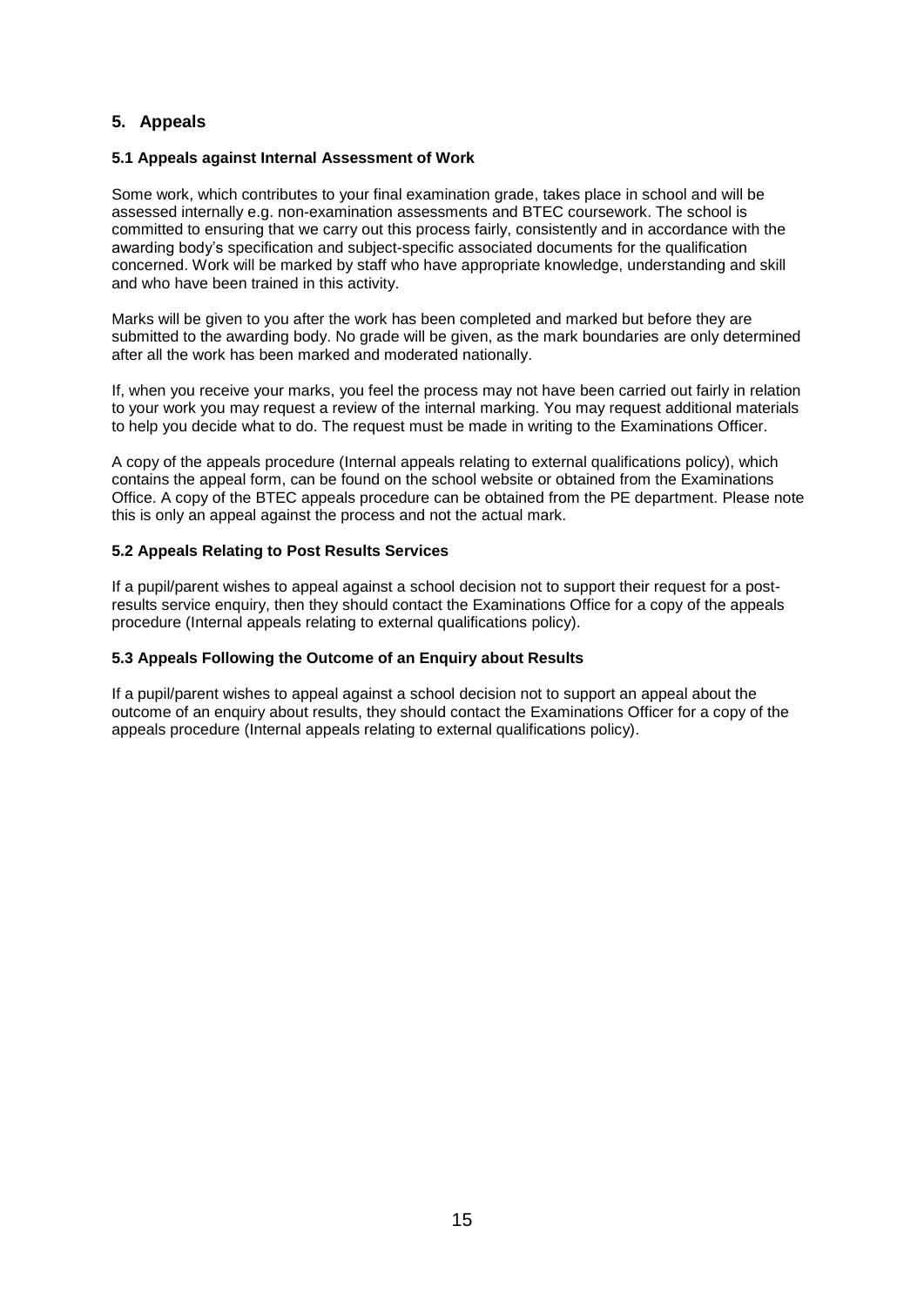# **6. Using Calculators**

Calculators, as used in lessons within school, will be provided for use in examinations to ensure pupils are familiar with them, however pupils may choose to use their own scientific calculators. Pupils should ensure that they are familiar with the use of the calculator to save time in the examination.

Pupils must be aware of the JCQ regulations about using calculators, as follows:

Candidates may use a calculator in an examination unless this is prohibited by the awarding body's specification. The instructions on the question paper will say whether calculators are allowed or not. If the instructions do not include such a statement, calculators are treated as standard equipment and may be used by candidates. If a calculator is taken into an examination which excludes the use of a calculator, this will be considered as possession of unauthorised material and therefore malpractice and will be reported to the awarding body.

Where the use of a calculator is allowed, candidates are responsible for making sure that their calculators meet the awarding bodies' regulations.

The instructions set out in this section apply to all examinations unless stated otherwise in an awarding body's specification.

| Calculators must be:                                                                                                                                                                            | Calculators must not:                                                                                                                                                                                                                                           |
|-------------------------------------------------------------------------------------------------------------------------------------------------------------------------------------------------|-----------------------------------------------------------------------------------------------------------------------------------------------------------------------------------------------------------------------------------------------------------------|
| of a size suitable for use on the desk;<br>$\circ$<br>either battery or solar powered;<br>$\circ$<br>free of lids, cases and covers which have<br>$\Omega$<br>printed instructions or formulas. | • be designed or adapted to offer any of these<br>facilities: -<br>$\circ$ language translators;<br>$\circ$ symbolic algebra manipulation;<br>$\circ$ symbolic differentiation or integration;<br>$\circ$ communication with other machines or the<br>internet; |
| The candidate is responsible for the<br>following:<br>the calculator's power supply;<br>$\circ$ the calculator's working condition;<br>$\circ$ clearing anything stored in the calculator.      | • be borrowed from another candidate during<br>an examination for any reason;<br>• have retrievable information stored in them -<br>this includes:<br>$\circ$ databanks;<br>$\circ$ dictionaries;<br>$\circ$ mathematical formulas;<br>$\circ$ text.            |

An invigilator may give a candidate a replacement calculator.

Where access is permitted to a calculator for part of an examination, it is acceptable for candidates to place their calculators on the floor under their desks in sight of the invigilator(s) for the non-calculator portion of the exam.

If the lid or case of a calculator includes any printed formulas or instructions, then the lid must be removed and left in the candidate's bag or handed in to the invigilator.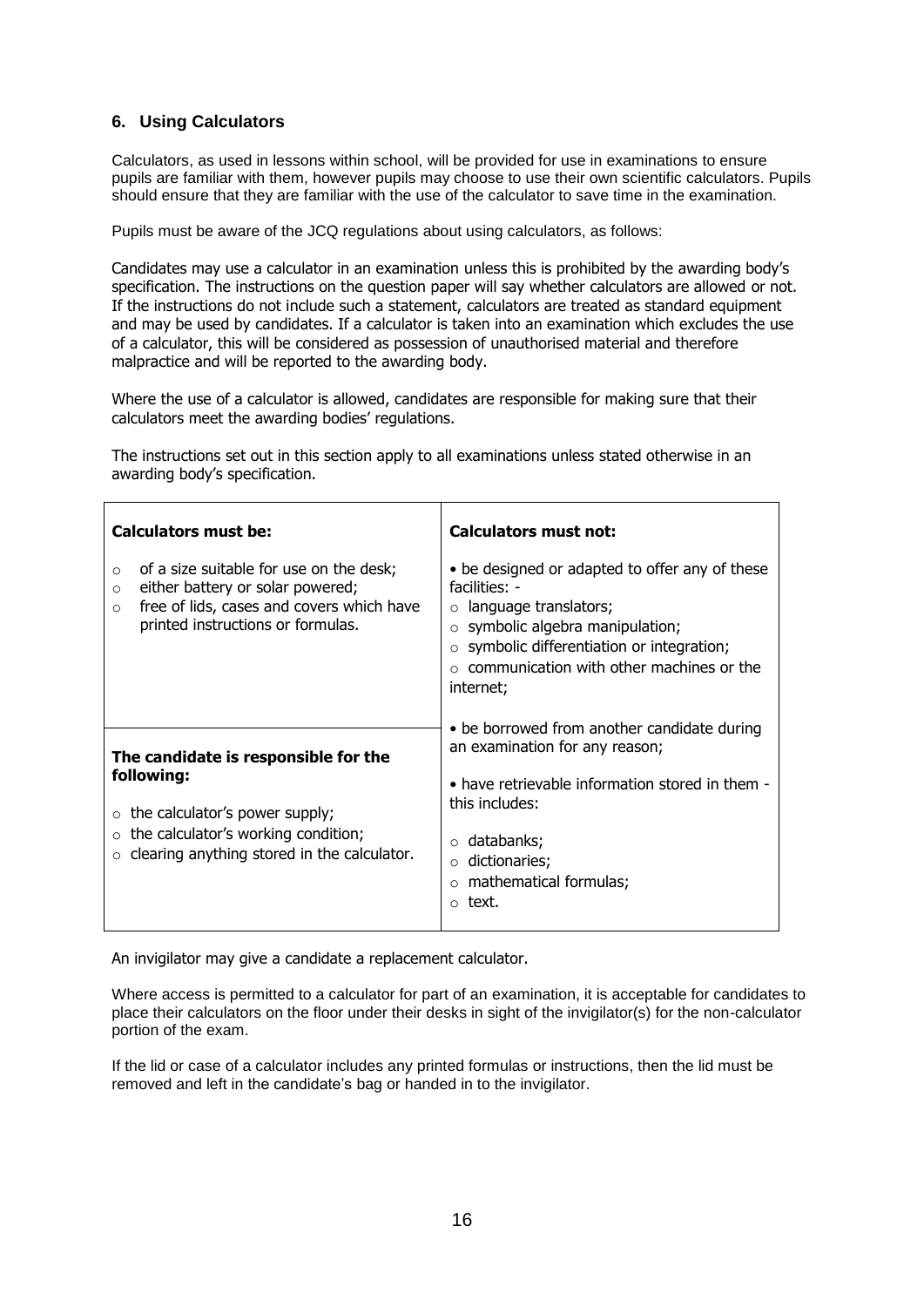# **7. Malpractice**

Malpractice is any act, default or practice which is a breach of the JCQ regulations or which compromises, attempts to compromise or may compromise the process of assessment, the integrity of any qualification or the validity of an examination result or certificate.

Malpractice can occur during the course of any examination or assessment, including the preparation and authentication of any non-examination assessments, the presentation of any practical work, the compilation of any portfolios of assessment evidence and the writing of any examination paper.

For non-examination assessments, the most common causes of malpractice are copying other people's work or allowing your work to be copied (work must be your own) or posting written work or pictures of practical work on social media.

Probably the most common causes of malpractice in the examination room are possession of a mobile phone or other unauthorised materials (e.g. watch, smartwatch, revision notes), communicating with another candidate or being disruptive.

The school has a responsibility to investigate and report any case of suspected malpractice to the awarding body, who will then apply the relevant sanction. In particular, the awarding bodies apply a zero tolerance policy to the possession or use of mobile phones in an examination.

#### **Sanctions for possession of a mobile phone**

The JCQ regulations define the following sanctions for possession of a mobile phone or similar electronic device in an examination.

| Not in the candidate's possession but makes a<br>noise in the examination room      | Warning (Sanction 1)                        |
|-------------------------------------------------------------------------------------|---------------------------------------------|
| In the candidate's possession, but no evidence<br>of it being used by the candidate | Loss of marks for component (Sanctions 2-4) |
| In the candidate's possession and evidence of<br>it being used                      | Disqualification (Sanctions 5-9)            |

# **Examples of malpractice**

The following are all examples of candidate malpractice, all of which attract a sanction:

- **•** bring into the examination room or assessment situation unauthorised material, for example: revision notes, own blank paper, calculators (when prohibited), iPods, mobile phones, MP3/4 players, watches, Smartwatches or similar
- altering any results document, including certificates
- a breach of the instructions or advice of an invigilator, supervisor, or the awarding body in relation to the examination or assessment rules and regulations

failing to abide by the conditions of supervision designed to maintain the integrity and security of the examinations or assessments

- collusion: working collaboratively with other candidates, beyond what is permitted
- copying from another candidate (including the use of IT to aid the copying) or allowing your work to be copied
- the deliberate destruction of one's own or another candidate's work

 disruptive behaviour in the examination room or during an assessment session (including the use of offensive language)

- verbal or written communication between candidates while under examination conditions
- use of social media to obtain or share assessment material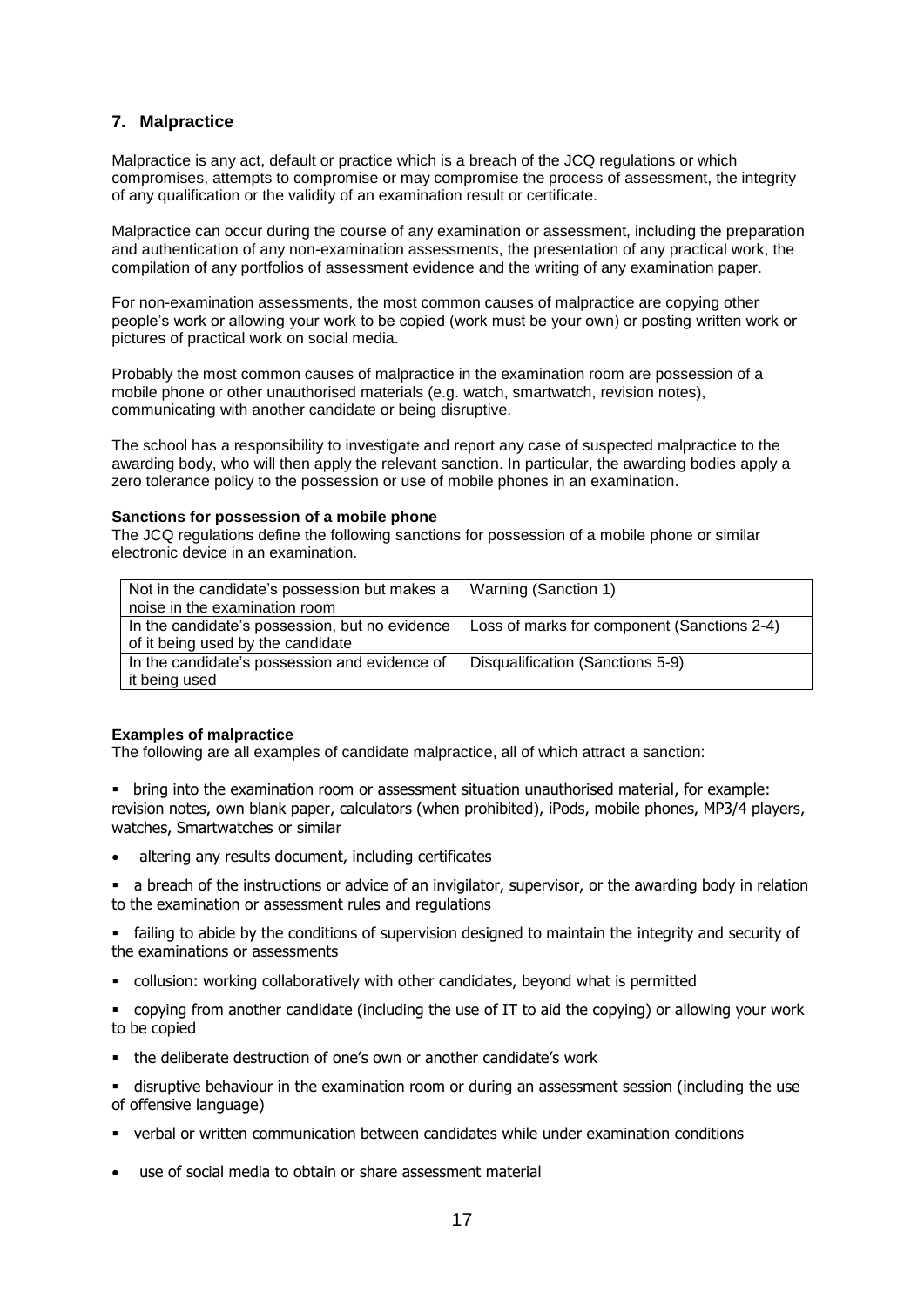- allowing others to help you or helping others with coursework or non-examination assessment
- making a false declaration of authenticity using someone else's work and declaring it to be your own

• the inclusion of inappropriate, offensive, obscene, homophobic, transphobic, racist or sexist material in scripts, non-examination assessments or portfolios

**•** impersonation: pretending to be someone else, arranging for another person to take one's place in an examination or an assessment

 plagiarism: unacknowledged copying from published sources, including the internet, or incomplete referencing

- theft of another candidate's work
- the unauthorised use of a memory stick or similar device where a candidate uses a word processor

# **Sanctions for malpractice**

Awarding bodies may, at their discretion, impose the following sanctions against candidates:

#### **1. Warning**

The candidate is issued with a warning that if the offence is repeated within a set period of time, further sanctions will be applied.

#### **2. Loss of marks for a section**

The candidate loses all the marks gained for a section of the work. (A section may be part of a component, or a single piece of non-examination assessment if this consists of several items.)

# **3. Loss of marks for a component**

The candidate loses all the marks gained for a component (linear qualifications)

#### **4. Loss of all marks for a unit**

The candidate loses all the marks gained for a unit.

**5. Disqualification from a unit** 

The candidate is disqualified from the unit and therefore cannot certificate in that series.

**6. Disqualification from all units in one or more qualifications** 

If circumstances suggest, sanction 5 may be applied to other units taken during the same examination or assessment series.

#### **7. Disqualification from a whole qualification**

The candidate is disqualified from the whole qualification taken in that series or academic year.

# **8. Disqualification from all qualifications taken in that series**

If circumstances suggest, sanction 7 may be applied to other qualifications.

#### **9. Candidate debarral**

The candidate is barred from entering for one or more examinations for a set period of time. This sanction is applied in conjunction with any of the other sanctions above (other than sanction 1 warning), if the circumstances warrant it.

The school may also choose to take further action in the event of candidate malpractice.

Further details, with examples of malpractice and the sanctions that are applicable to candidates, are given in Appendix 5 of the JCQ publication "Suspected Malpractice – Policies and Procedures", a copy of which is available from the Examinations Officer or can be found on the JCQ website.